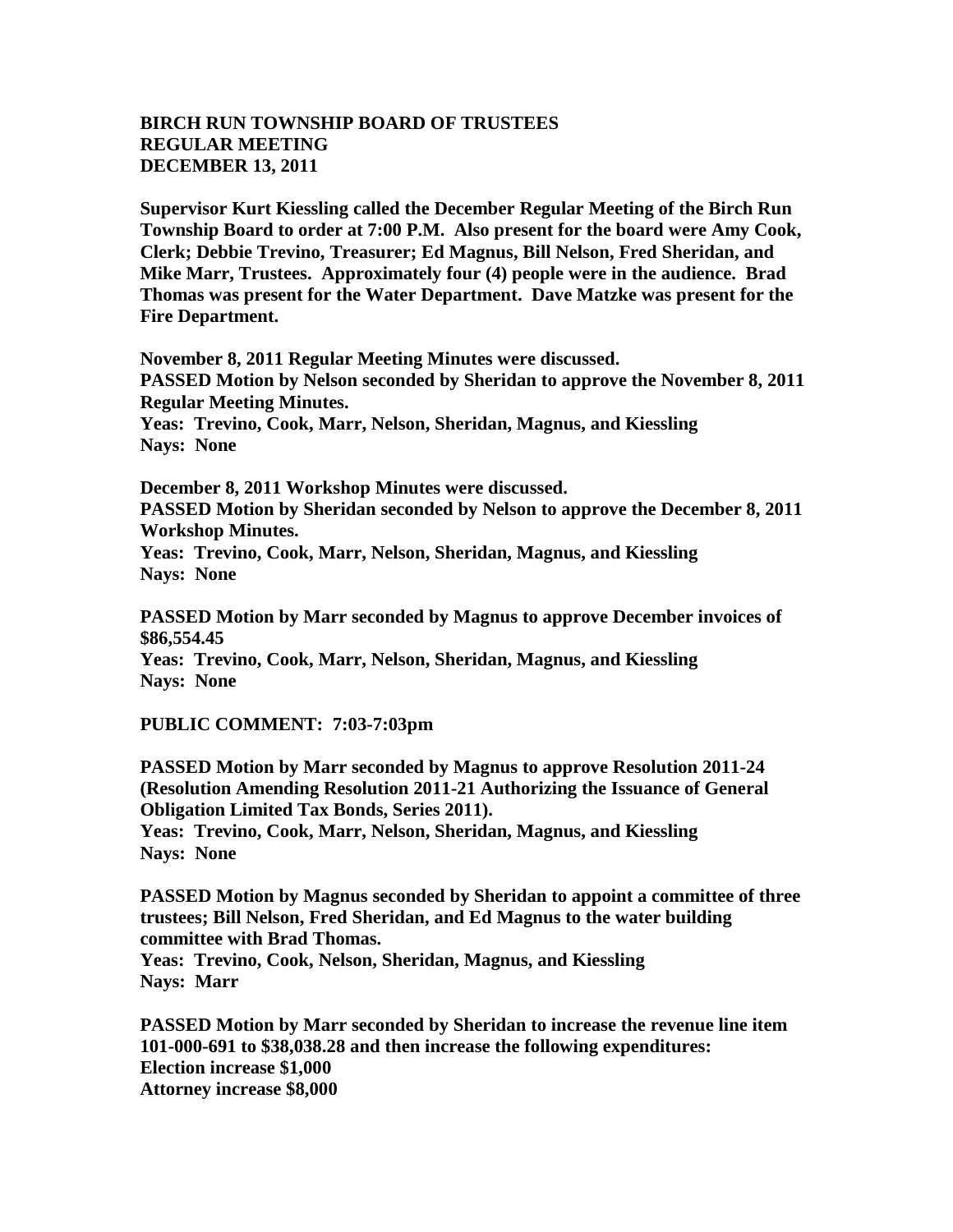**Cemetery increase \$2,100 Park increase \$1,800 Yeas: Trevino, Cook, Marr, Nelson, Sheridan, Magnus, and Kiessling Nays: None** 

**PASSED Motion by Marr seconded by Nelson to adopt Ordinance 2011-03 (Township of Birch Run Fire Code Ordinance). Yeas: Trevino, Cook, Marr, Nelson, Sheridan, Magnus, and Kiessling Nays: None**

**PASSED Motion by Nelson seconded by Sheridan to amend administrative resolutions for 2012 as amended attachment A. Yeas: Trevino, Cook, Marr, Nelson, Sheridan, Magnus, and Kiessling Nays: None**

**PASSED Motion by Cook seconded Marr to keep the pay scale for the Township Trustees, Planning Commission, ZBA, and BOR same as 2011. Trustee: \$100.00 PC and ZBA Chairman: \$80.00 Secretary: \$60.00 Board Member: \$50.00**

**Yeas: Cook, Trevino, Marr, Sheridan, Magnus, and Kiessling Nays: Nelson**

**PASSED Motion by Marr seconded by Trevino to appoint Amy Cook as the Birch Run Township Insurance Administrator for 2012.**

**Yeas: Trevino, Cook, Sheridan, Magnus, Nelson, Marr, and Kiessling Nays: None**

**PASSED Motion by Marr seconded by Sheridan to approve Resolution 2011-22 (Resolution Opting Out of the Publicly Funded Health Insurance Contribution Act Senate Bill 7).** 

**Yeas: Trevino, Cook, Sheridan, Magnus, Nelson, Marr, and Kiessling Nays: None**

**PASSED Motion by Marr seconded by Cook to approve Resolution 2011-23 (Resolution to Schedule a Public Hearing to Amend the Township of Birch Run Downtown Development Authority Development Plan and Tax Increment Financing Plan). The public hearing is set for January 10, 2012 at 7:00pm in the Government Room at the Library.**

**Yeas: Trevino, Cook, Sheridan, Magnus, Nelson, Marr, and Kiessling Nays: None**